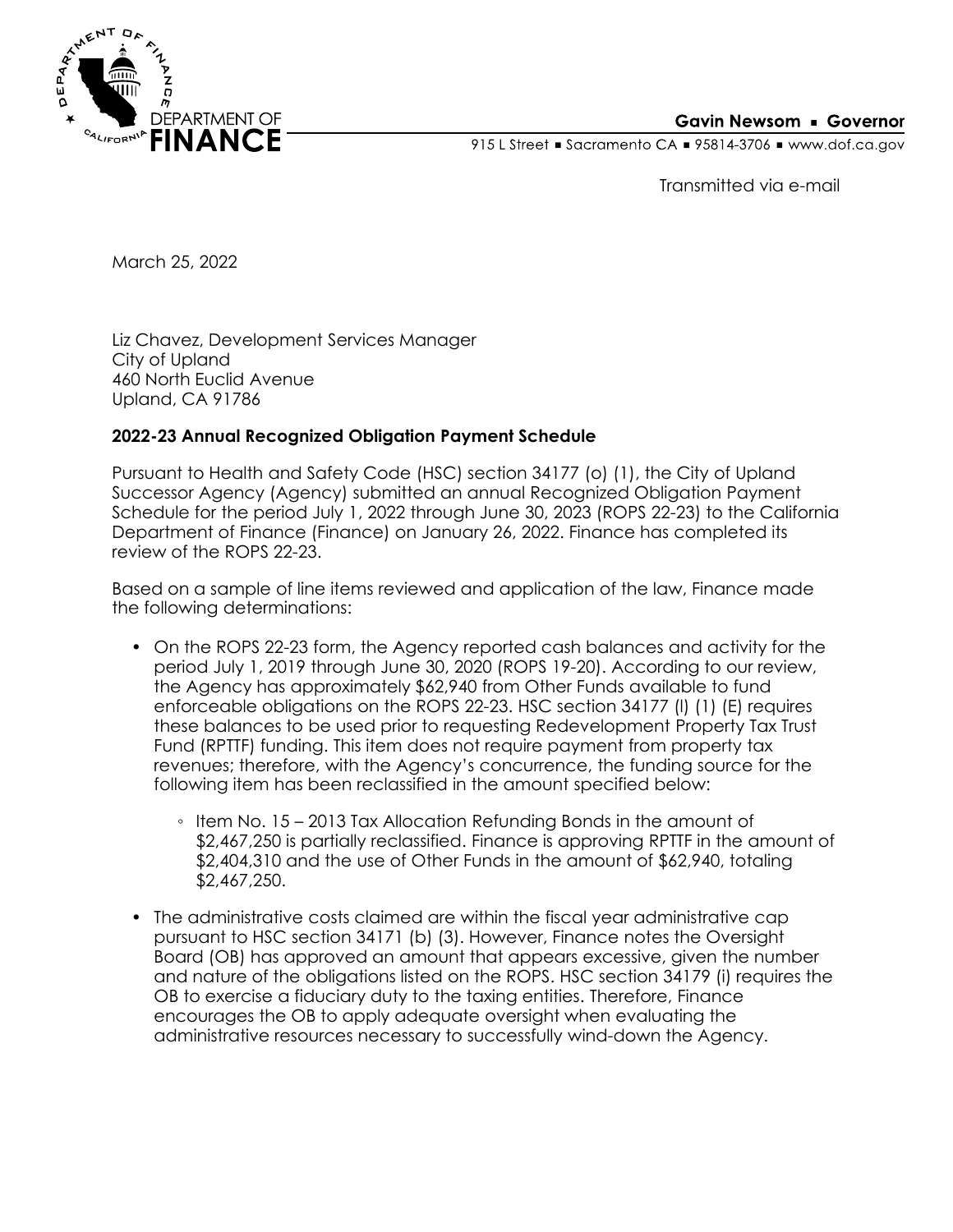Liz Chavez March 25, 2022 Page 2

Pursuant to HSC section 34186, successor agencies are required to report differences between actual payments and past estimated obligations (prior period adjustments) for the ROPS 19-20 period. The ROPS 19-20 prior period adjustment (PPA) will offset the ROPS 22-23 RPTTF distribution. The amount of RPTTF authorized includes the PPA resulting from the County Auditor-Controller's review of the PPA form submitted by the Agency.

The Agency's maximum approved RPTTF distribution for the reporting period is \$3,046,715, as summarized in the Approved RPTTF Distribution table (see Attachment).

RPTTF distributions occur biannually, one distribution for the July 1, 2022 through December 31, 2022 period (ROPS A period), and one distribution for the January 1, 2023 through June 30, 2023 period (ROPS B period), based on Finance's approved amounts. Since this determination is for the entire ROPS 22-23 period, the Agency is authorized to receive up to the maximum approved RPTTF through the combined ROPS A and B period distributions.

Except for the adjusted item, Finance approves the remaining items listed on the ROPS 22-23 at this time. If the Agency disagrees with our determination with respect to any items on the ROPS 22-23, except items which are the subject of litigation disputing our previous or related determinations, the Agency may request a Meet and Confer within five business days from the date of this letter. The Meet and Confer process and guidelines are available on our website:

### [http://dof.ca.gov/Programs/Redevelopment/Meet\\_And\\_Confer/](http://dof.ca.gov/Programs/Redevelopment/Meet_And_Confer/)

The Agency must use the RAD App to complete and submit its Meet and Confer request form.

Absent a Meet and Confer, this is our final determination regarding the obligations listed on the ROPS 22-23. This determination only applies to items when funding was requested for the 12-month period. If a determination by Finance in a previous ROPS is currently the subject of litigation, the item will continue to reflect the determination until the matter is resolved.

The ROPS 22-23 form submitted by the Agency and this determination letter will be posted on our website:

## <http://dof.ca.gov/Programs/Redevelopment/ROPS/>

This determination is effective for the ROPS 22-23 period only and should not be conclusively relied upon for future ROPS periods. All items listed on a future ROPS are subject to Finance's review and may be adjusted even if not adjusted on this ROPS or a preceding ROPS. The only exception is for items that have received a Final and Conclusive determination from Finance pursuant to HSC section 34177.5 (i). Finance's review of Final and Conclusive items is limited to confirming the scheduled payments as required by the obligation.

The amount available from the RPTTF is the same as the amount of property tax increment available prior to the enactment of the redevelopment dissolution law. Therefore, as a practical matter, the ability to fund the items on the ROPS with property tax increment is limited to the amount of funding available to the Agency in the RPTTF.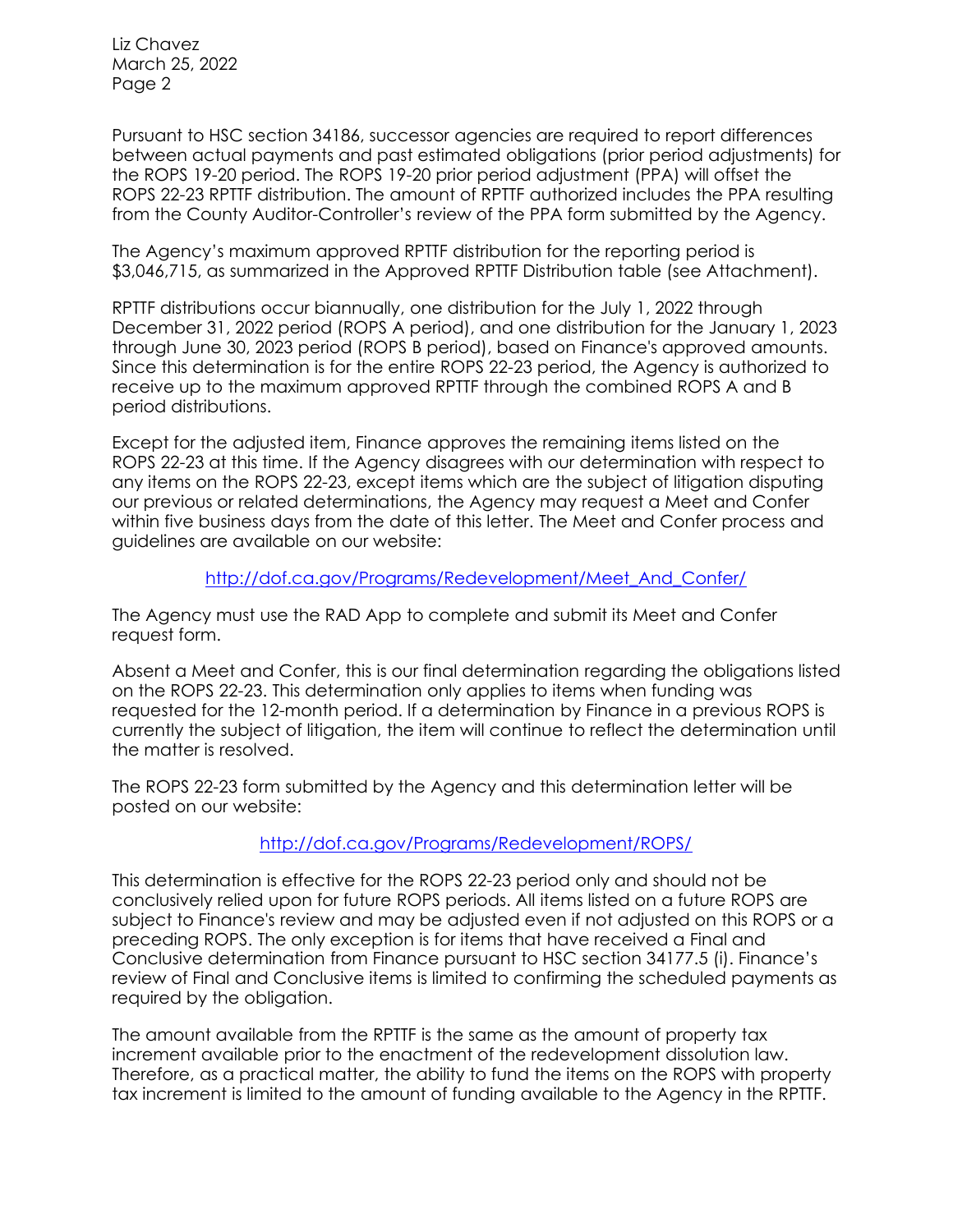Liz Chavez March 25, 2022 Page 3

Please direct inquiries to Zuber Tejani, Supervisor, or Michael Barr, Staff, at (916) 322-2985.

Sincerely,

Charyl S. McComick

 $\ast$ **JENNIFER WHITAKER** Program Budget Manager

Linda Santillano, Chief Deputy, Property Tax, San Bernardino County cc: Robert Dalquest, Development Services Director, City of Upland